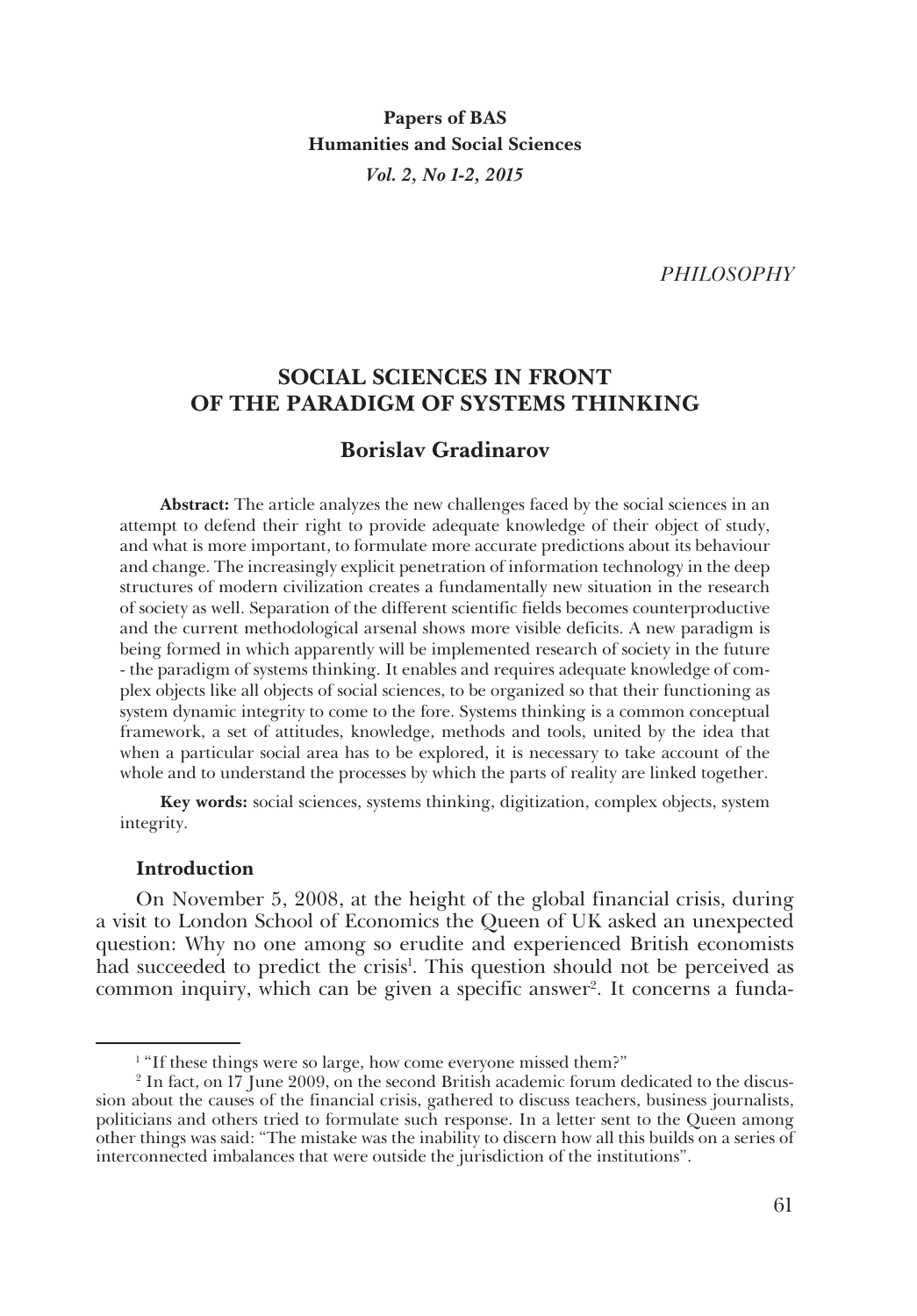mental for social sciences problem, which undoubtedly is the economics.. To what extent the theoretical tools and conceptual framework in which they work are adequate to research of their subject - social structures and processes, which become more and more complex and mutually dependent? And why accumulated stresses and imbalances are not captured in time to prevent any crises and conflicts?

The question therefore arises, provided there are hundreds of different theories, conceptual systems and practically approbated social experiments at the moment, is there a new situation, non-problematized so far theoretical and empirical material that requires and allows to look in a new way to the subject of the social sciences? I believe the answer is positive and this is related to possibilities for uncovering the links and interdependencies of influences and mutual influences between different, sometimes distant at first glance, elements of the social whole. What allows these processes to be identified and analyzed is the imposition of a principally new, unknown before, way of functioning of society (and science). It is associated with the rising importance of information technologies that leads to unthinkable, four or five decades ago, shrinking of global distances to the size of one, though global "village" (in the words of M. McLuhan). This new situation allows inaccessible before connections, patterns and impacts to be identified and turned into the subject of scientific analysis.

#### **1. Information and its transformative power**

This text has no ambition to trace out the ford in the swamp of concepts, definitions and classifications of information and its powerful force, transforming modern societies. But we cannot carry on without making some preliminary comments and clarifications.

 From a philosophical point of view, the concept of information (from the Latin verb informare – to give form to, to form an idea of) is currently regarded as the main category, along with being and thinking. But this is not indisputable, because it is difficult the hundreds of definitions of information to be brought under one common denominator which to present the specifics of this category. Moreover, unlike the vast majority of philosophical categories that have thousands of years of history, the term information, at least in the sense that is imparted in it now, is quite new. It is related to the famous article of Claude E. Shannon "Mathematical Theory of Communication" [**Shannon, 1948**: 379-423, 623-656]. So far, although the word was known, it was used in the sense of news or facts about something. Claude Shannon himself in his earlier works often resorts to another concept of information (intelligences).

To understand why and how Shannon reaches the current sense of information, one should bear in mind that he worked at Bell Lab, divisions of AT & T on the problem of separation, the separation of those electromagnetic impulses that made some sense to the perceiver, who differentiated them from the rest representing electromagnetic "noise". In his attempt to "reset" the information, he came upon the idea of unit information, so-called **Bit** (short for **bi**nary digi**t** – binary unit). But though this article is considered a landmark, mostly with ideas for using statistical methods as a means of studying the information and formu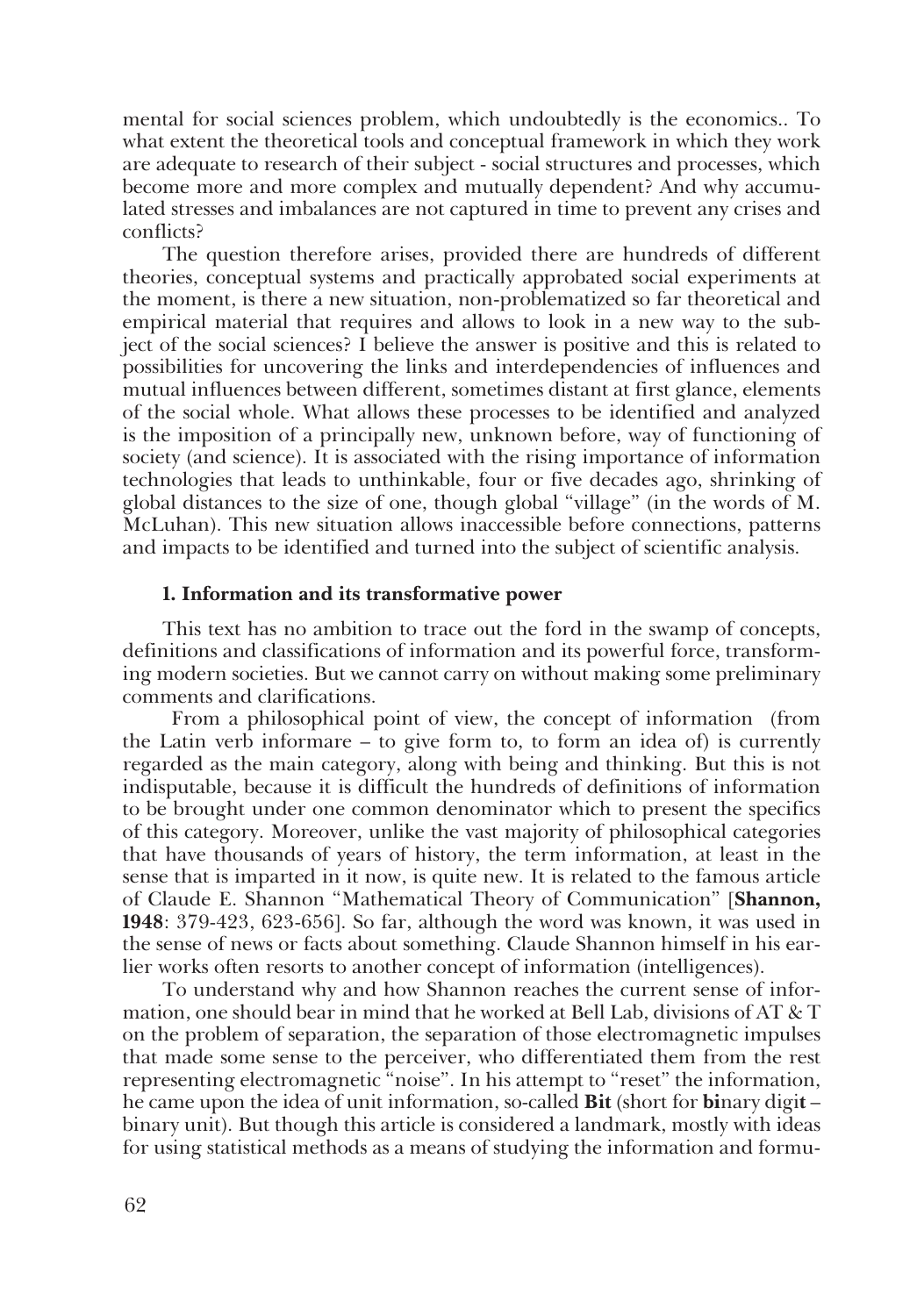lation of the Law of Gaussian channel capacity, that which profoundly changes the meaning of the concept of information is the introduction of quantitative criterion, i.e., the difference between the known, the familiar, the trivial and the new, unknown until now. This means that a single bit may carry information comprised in a range from zero to the immensely important, depending on that who perceives it. According to the definition of Shannon, information are only those data, intelligences, signals, which eliminate or minimize to the least possible level or amount existing before their adoption uncertainty. In other words, the information is to eliminate uncertainty as a result of the adoption of certain signal or intelligence.

Of course, Shannon is not concerned with the content side of the messages. The focus of his researches is on the likelihood of appearance of a signal. Any signal at one time or another may appear, but the smaller the probability is, the rare or unexpected is its appearance, the amount of information that brings is greater. The significance of this idea is that it leads to understanding the relative nature of the information and its fundamental role in the system entities for which exchange of information, data, and signals is crucial. These systemic formations could not function, and often could not survive without a continuous exchange of data and signals not only between subsystems included in them, but also between them and the environment. Such a system is society as well.

Acceptance of the idea, a direct consequence of understanding the difference between meaningful information and information noise, that the public whole is extremely dependent on the quantity, quality and speed of information exchange between its different components and between the components included in these units have important consequences. They suggest that, albeit it is debatable whether societies organized around communication and information technologies have enough differences to be classified into a new historical stage, the societies possess some previously unknown properties and characteristics after all. These new features stem from opportunities for more rapid, efficient and accessible technical information processing, which gives grounds to speak about the emergence of a new quality of organization, the formation of communities and social movements. With the caveat that we will use a broader understanding of the concept, we can designate this new public-quality **digitization** of social processes.

Usually, with the concept digital world is marked virtual reality generated by electronic games. This is a narrower understanding of part of the changes brought by digital technology, and here it will not be discussed. **Digitization is the process in which more and more in public life are entwined communication technologies, involving the possibility of using digital encoding of the data arrays, the latter to be easily and with minimal costs and losses classified, processed, stored and used.**

This allows not only to be revealed new, previously unknown sides of reality, not only for the formation of new industries and opportunities, but also much more complete and most importantly systematic knowledge. And this applies not only to the natural sciences.

When we talk about the importance of digitization as a means of increasing and expanding research capacity in the social sciences, we can highlight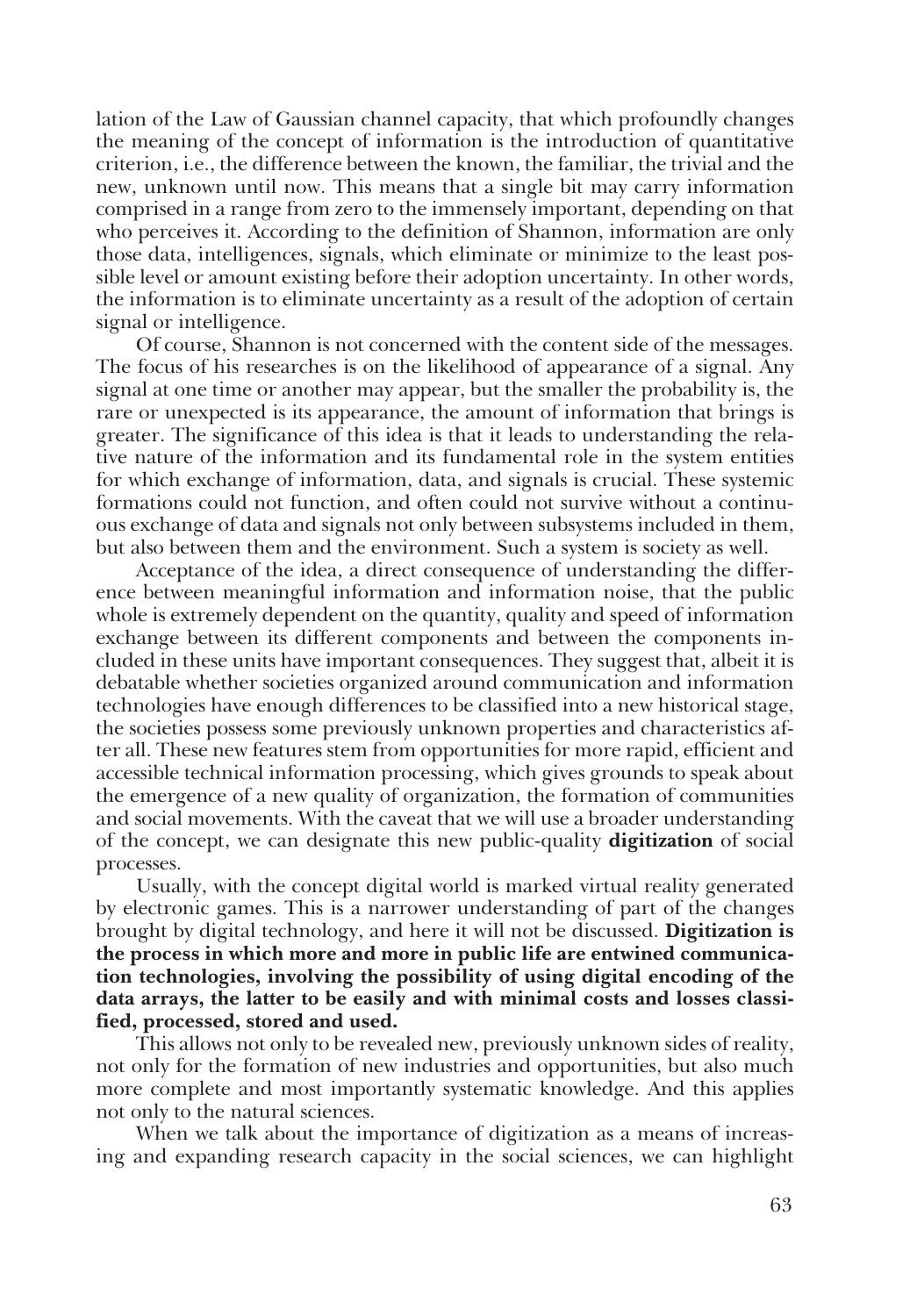some ideas or achievements. The first is the famous article of Vannevar Bush (1890-1974) "As We May Think", published soon after the end of World War II (1945). In it Vinegar Bush, who is considered the father of the idea of hypertext, presents his vision of the possibilities of machine processing of information. He depicts a view of a reality in which people are able, using encoders, quickly and easiliy "to multiply, divide and add temporary storage of some results, separate them for future processing and to record them" [**Bush, 1945**]. Particularly interesting are his insights on the technology for processing of unthinkable in an earlier period volumes of information and detection of relationships between different datasets. According to him, the devices for converting into binary code submissions from scientist's data will be able to detect links with other data, as when dialing a phone number set connects us with specific subscriber among the thousands of owners of phones. The practical implementation of this idea makes available not only the accumulation of information and knowledge of the reality in volumes unthinkable before, but forms the possibility of creating links, comparison and juxtaposition of objects and areas which at first glance have little in common.

To explain his idea of hypertext, Vannevar Bush departs from a description of the way the human brain works – by creating a web of connections involving various sections and cells. He imagines that the relationship between the two documents stored in the machine, for example, may become available at any time, because the machine does not know the problem of forgetting. Then the user of one document can reach and use other documents whenever he wants. This will create a completely new form of encyclopedia of knowledge that will keep many similar connections. This would facilitate the work of each expert in whatever field of science he works. Even it will occur, believes Bush, a new profession of creators of virtual trails (trail blazers), who will build useful links between different data.

Bush reaches to the insight that if we thus streamlining the records of the past, we will be able to more thoroughly analyze and our present. Everincreasingly complex civilization that we have created needs mechanisms for data processing. And they no longer fit in the limited human memory. So if you have the opportunity to restore what the human brain, obeying the physiological laws, mind, we will be much fuller and more satisfying to focus on the subject, which examine or study which examine or study at the moment.

Vannevar Bush examines the science of his time in terms of more effective communication between people, allowing them not only more reliable to store ideas, but also to develop and amend them in such a way that they are an organic part of the development of society and not something independent of it. The more specialized knowledge is accumulated, the more efforts and more time will be required to maintain connections between different areas of science. Traditional methods for recording and disclosure of research results, says V. Bush, are outdated and inadequate to emerging problems. He gives an example with the laws of Gregor Mendel in the field of genetics, which remained unnoticed at first, then were lost and finally were discovered again. This happened because the publication of the results of those trials has proved inaccessible to people who could have understood and appreciated them. According to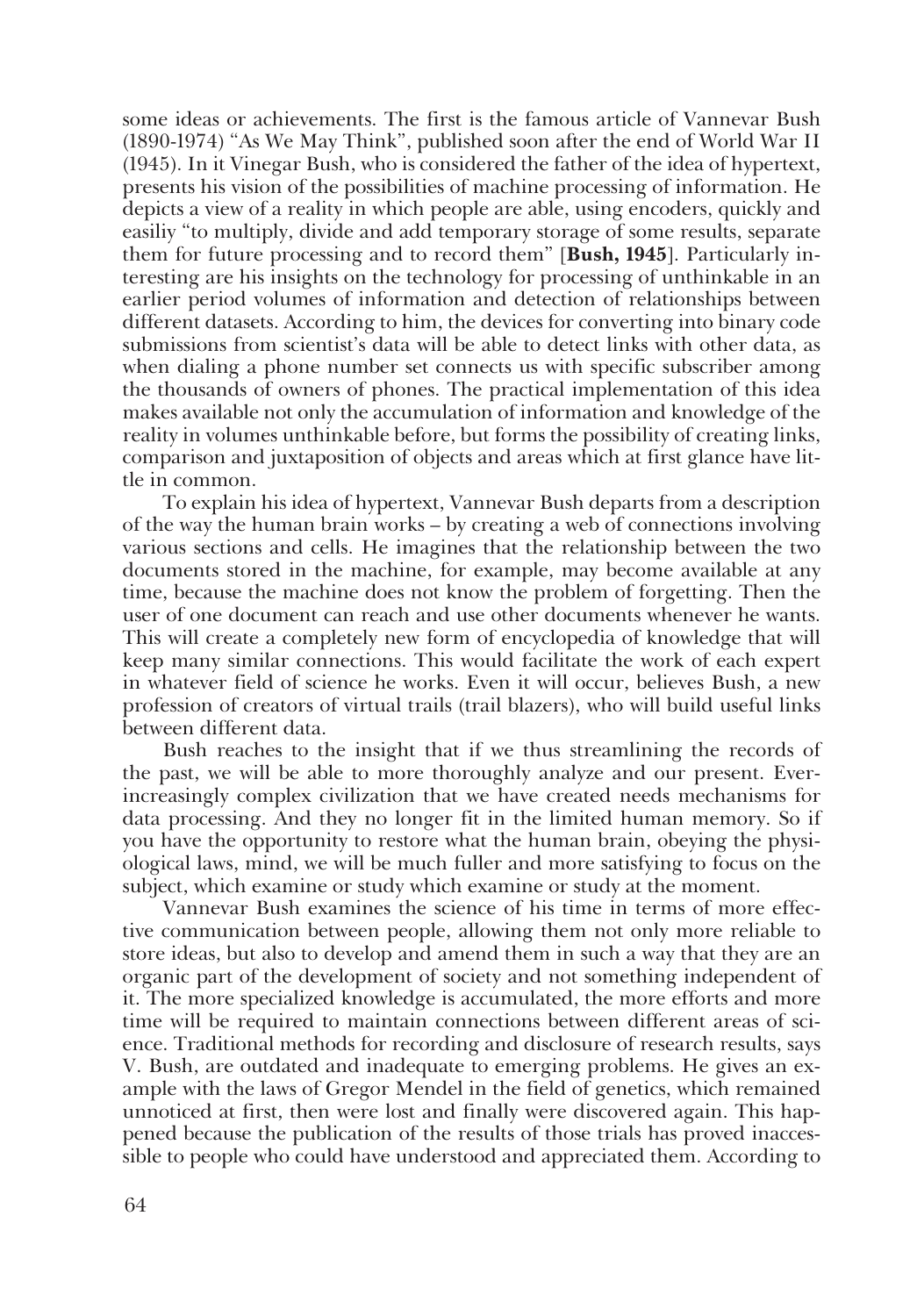V. Bush, such losses of knowledge will be repeated and will become more common if the plotting of science and the lack of opportunity for effective liaison between disciplines and branches of knowledge continue. The solution to this problem, according to him, consists in the use of technological innovations for storing and processing information (in his time these are photographing, filming, television, scanning, microfilming, data compression and so on).

Scientists of the future, says V. Bush, will not be tied to certain workplace. They will carry out their studies while maintaining constant communication with their colleagues to share and comment on experimental data, hypotheses, theories and ideas using a variety of communication channels.

V. Bush emphasized that the scientist is not the only one who collects and classifies data and uses logical methods for their processing. Essentially the processing of these data is no different from the actions of symbols and methods used by mathematicians. But every time you apply symbolic logic, these actions can be performed by a machine. Namely formal logic is the instrument by which the machine can replace the man if he asks it a right question, programs it in a certain way.

This idea of Bush has linked to another theory, which has important practical implications. One of its authors is the English mathematician Alan Turing (1912-1954). This is the theory of the possibility of any data, intelligences or signals can be digitally encoded and processed by the same device. There is no need to exist a separate telegraph or telephone transmission of text or voice messages, radio – for broadcasting of sound signals, or television – for video. All of them can be encoded, processed, transmitted and decoded by a device that performs any of these actions depending on a way it will be programmed. This now do personal computers.

Indeed, we should admit that A. Turing himself did not formulate its conclusions precisely this way. His contribution to the philosophical understanding of the opportunities of formalized system is connected to the insoluble second problem of David Hilbert. At the second mathematical congress in Paris in 1900 D. Hilbert presents a list of 23 outstanding at that time mathematical problems and defined them as targets on which to focus mathematicians in the 20th century. The second of them is connected with logical foundations of mathematics and to whether mathematics is complete, whether it is self-consistent system and whether it is solvable. Negative response to the first two questions gives Kurt Friedrich Gödel, proving his famous incompleteness theorem in 1931, but the contribution to solve the third issue is largely of A. Turing. This response is associated with the ability to know in advance whether a class of problems is solvable, even before they are resolved. Put another way, this question is if there is common path, algorithm, that ensures that we will know whether a task is solvable or not before we set specific values of the variables in it and we have come to a particular decision. The problem is further complicated by another paradox - it turns out that there is a class of problems for which the attempt to prove that they are solvable leads to a negative answer, but that does not mean that they have no solution. If we get to prove that they are not solvable, we again come to the wrong answer because it does not guarantee that they have no solution. In essence, the question is as mathematical as it is philosophical. It turns out that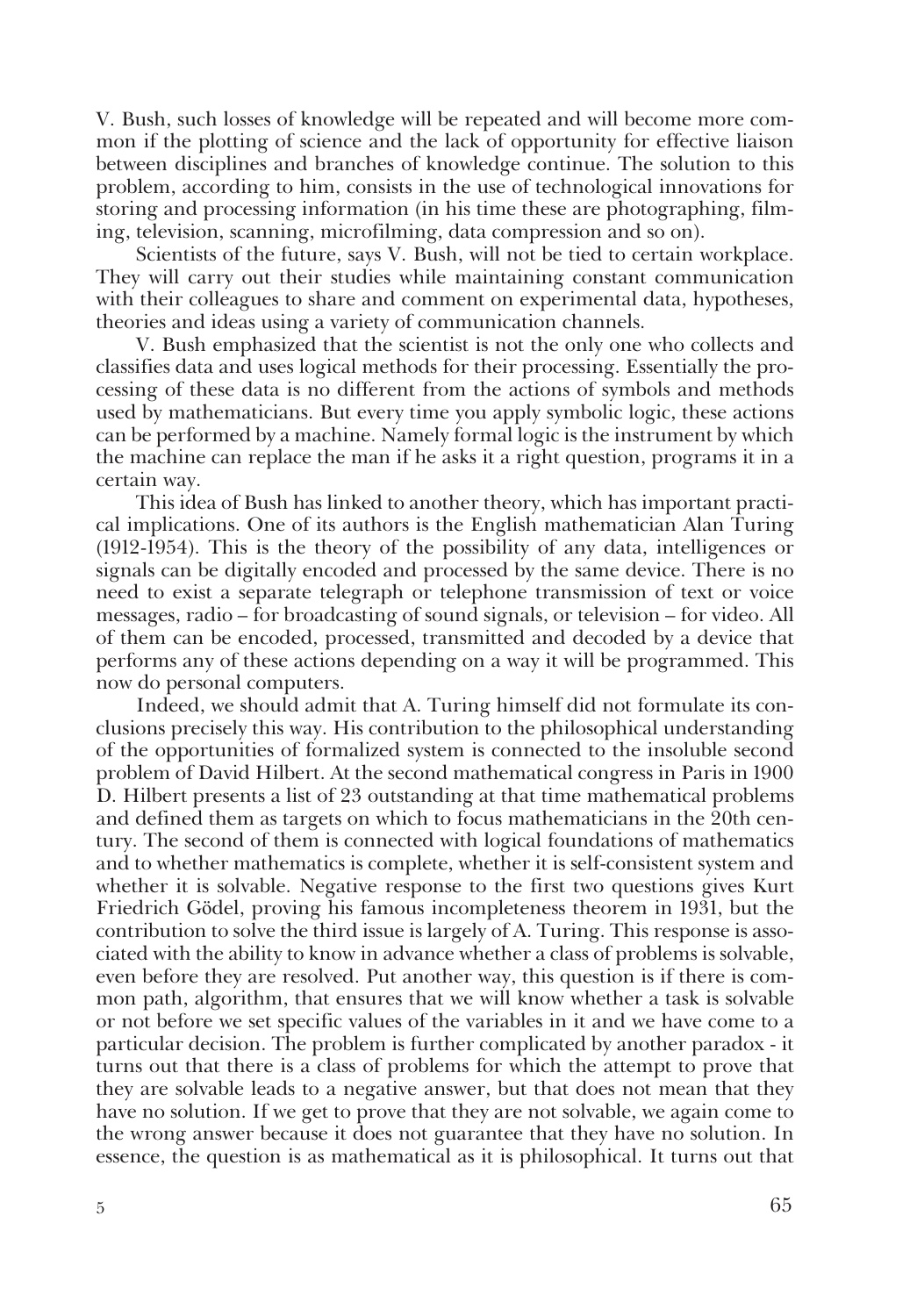despite all its slenderness and logic, mathematics faces unsolvable logical problem - to prove its own axioms (basic statements).

More curious is that while working on this mathematical problem, outlined in the published in 1936 paper "On Computable Numbers, with an Application to the Entscheidungsproblem", 24-year-old A. Turing reached the idea that it is possible to create a calculation model in which each procedure, each algorithm can be represented as a sequence of elementary steps and in a way to be performed by a mechanical device, without human intervention. Later this abstract model is called the "Turing machine". Through it are set the limits of computation, which means that if a task be translated into machine language and be specified algorithm on which to proceed, the machine after a period of time long enough to make all the calculations, but still limited, will be able to cope alone.

Universal Turing machine represents a single device that performs various actions if it has a corresponding program for each particular case. Turing not only formulates and proves another mathematical theory which quickly finds technological realization and becomes a practical solution to the important problem of processing large datasets. His idea has deeper philosophical roots - it provides mathematical and logical arguments for the hypothesis that **the world is much more integrated and interconnected than the sciences of 18 and 19 century imagined, and that those interconnections and dependencies can be identified, studied, machined and used.**

The importance of the theory of A. Turing is in problematization of similarity and difference between human and computational machine (computer). On this problem is dedicated the published in 1950 in the scientific journal "Mind" article "Computing Machinery and Intelligence" [**Turing, 1950**]. After the death of Turing, the article is reprinted in Volume 4 of "The World of Mathematics" by James R. Newman entitled "Can the Machine think?" [**The World of Mathematics…, 1956**]. It is significant that in his article when he thinks how to define what a machine is, Turing uses to reference the digital computing machine ("electronic computer" or "digital computer"). Obviously, this feature is essential for him when the thinks about the thought experiment, called the "imitation game". Through this test, according to A. Turing, it can be identified alterity between a "thinking" machine and a man. In addition to describing in detail the principle of the algorithm (programming), i. e. how by using preset commands can accurately be identified specific series of actions (calculations), the English mathematician also formulates the problem of defining intelligence (natural and artificial).

In the cited article, reflecting on the process of "learning" how to think he highlights three essential points: the initial (at birth) state of mind, subsequent education (or training), and individual experience (which can be defined as education or training). Reflecting on the machinery to be taught to think like a man, the English mathematician brings different arguments about how to understand the intellect and thinking. His conclusion is rather phenomenological – for a digital computer can be inferred that it thinks if it is able to deceive, that it is a person in more than 30% of cases when it is subjected to the so called "Turing test".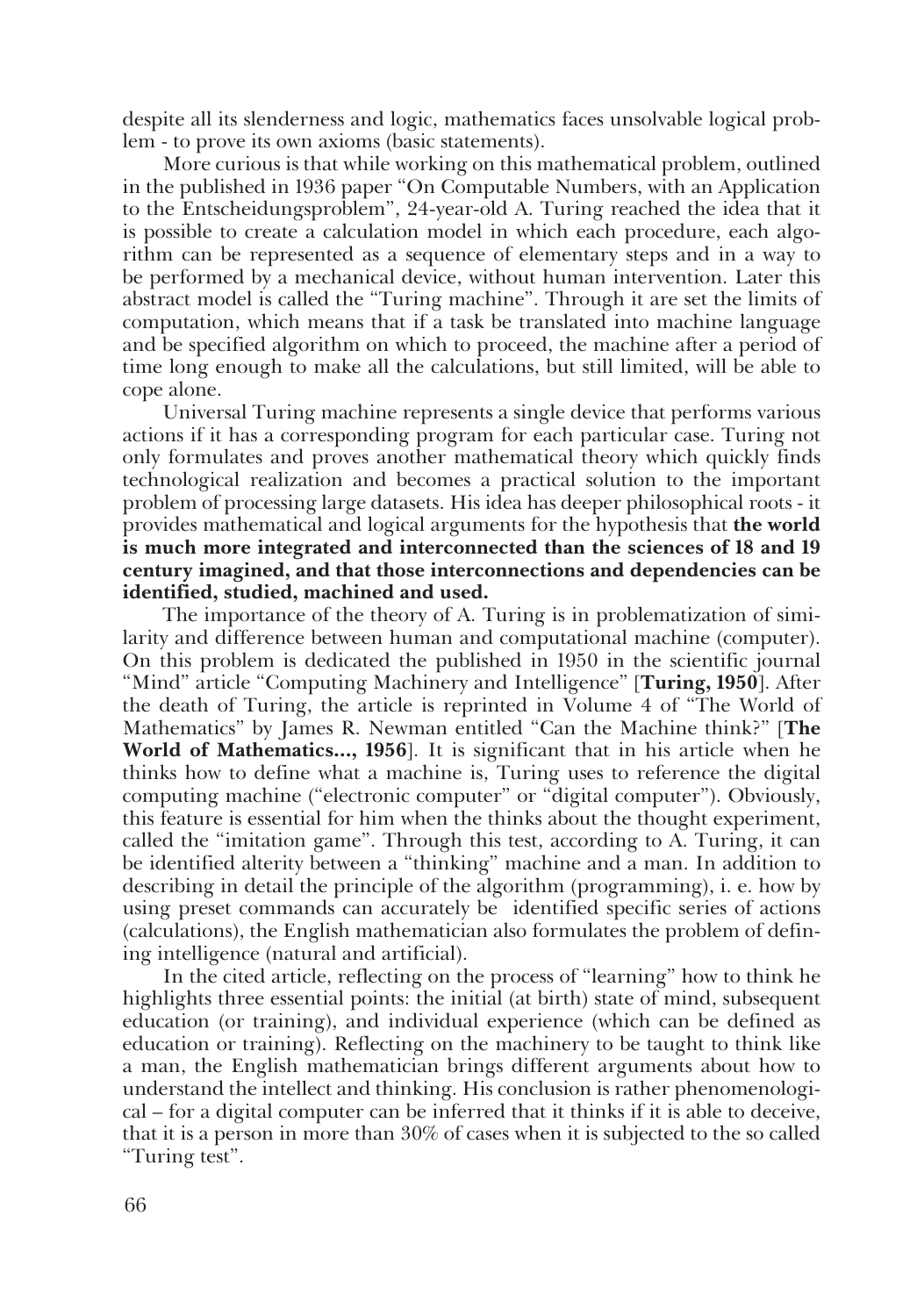The fact that until now this test is not passed by any machine suggests that there is no matter how "smart" become modern computers, they probably have a fundamental difference from human quality that sets the physical limits of their "intelligence." It is the lack of bio-social component. This component allows people to make meaningful distinctions between successful and unsuccessful attempts to learn in the course of individual successes and mistakes, putting them in a much broader, supra-individual context. But there is no way in advance to be prepared the program (or algorithm) that allow to determine what links, comparisons and relationships between objects undetermined number will be important for future events so as to ensure the success and adequacy of thinking in the future. The determination of each one of them is inseparable from the complex; ambiguous systems built unity of a living organism and environment in which it exists. Unity, behind which stays the ongoing millions of years evolutionary history.

Hubert L. Dreyfus calls this starting premise, from which departs human intelligence, "background knowledge". It is obvious, implicit, including an undetermined number of facts which are shared by human beings thanks to the fact that they all have bodies [**Dreyfus, 2009**]. Exactly this limited set of basic prerequisites of thinking, each element of which does not need to be specifically defined, because it is implied by its very factual physicality of human individuals, is at least for the time being untranslatable into machine language.

To all this should be added the unique experience that not only makes the individual unique, but is both a precondition and a result of the inclusion in the social whole. This complex of features is impossible to be played by a device, there is no matter how perfect it is, if it does not have a bio-social quality, definitively determining the human individual.

The third key idea is the technological feasibility of a global infrastructure that is able not only to transmit but also to store and provide fast and at very low cost information of any kind. It is connected with the name of the English physicist and computer programmer Timothy John Berners-Lee. In 1989, 34-yearold at the time Berners-Lee was appointed as informatist at CERN (Conseil Européen pour la Recherche Nucléaire), which collided with a annoying problem. When scientists working there had to share with each other documents connected with their research activity, they must have them organized and formatted so that they are compatible with the base computer system to CERN.

This process impeded research, losing a precious time and moreover required additional computer and software skills that not everyone possessed. In March 1989, Berners-Lee prepared and transmitted to his supervisor at the time (Mike Sendall) project to build a system of information management at CERN, the idea of containing so called **hyperlink**. The next year T. J. Berners-Lee and his software team prepared programme enabling including in a file references ("links") to other files that contain data or information related to the content of the first file. So the scientists at CERN were able to put their files containing results, technical parameters or practical solutions 'online' on so called server, from where then anyone could through the respective link to reach them and to use them for their goals. Created for the purpose machine language called "hypertext transfer protocol" (http), is the technical solution of the idea of hy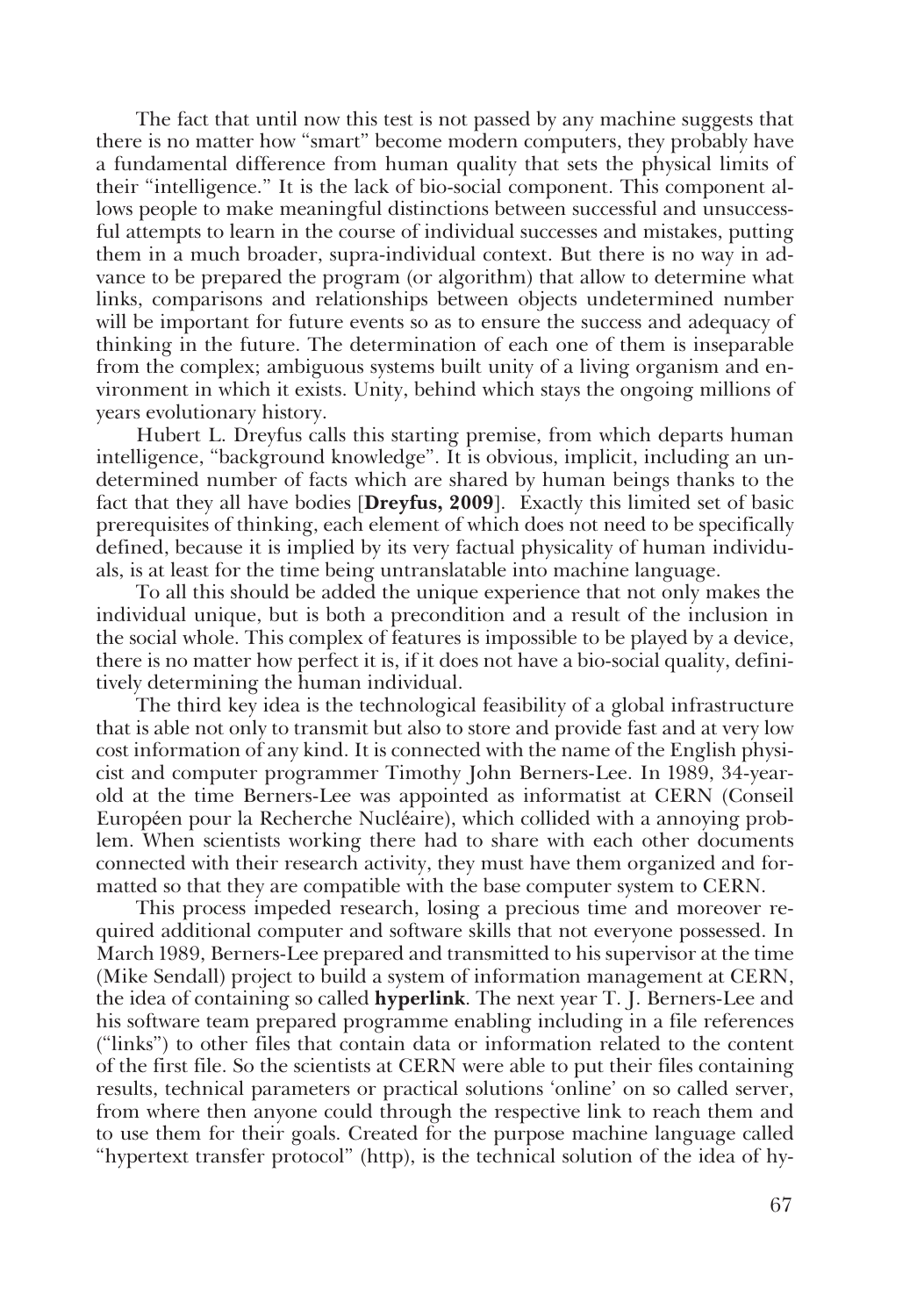pertext spoken more than four decades earlier by Vannevar Bush. Meanwhile, Bush's ideas were further developed by Ted Nelson and Douglas Engelbart, but exactly T. J. Berners-Lee and his colleagues at CERN managed to develop a technical solution allowing files to be published online and through hypertext links (hypertext links) to cross from one electronic document to another.

T. J. Berners-Lee is also the author of the software for the first Web server and the first Web browser, the program that allows access and open files uploading to the server, as well as the standards of URL (Uniform Resource Locator), of HTML (Hyper Text Markup Language) and World Wide Web<sup>3</sup>. The most curious thing is that in 1993 T. J. Berners-Lee and his colleagues decided to provide the system to create hyperlinks to navigate between pages and other documents located anywhere on the web totally free to anyone who wishes to use it. In practice, this is the real start of a mass influx of Internet use in public, and perhaps a new type of economy called freeconomy [**Anderson, 2009**].

Once the ideas and theories about the possibility of heterogeneous arrays of information and knowledge to be connected find their technical verification and implementation, to almost all areas of human activity are revealed new, hitherto unsuspected horizons. At the beginning of the second chapter of "The Rise of the Network Society" (1996) Manuel Castells writes: "New information technologies, by transforming the processes of information processing, act upon all domains of human activity, and make it possible to establish endless connections between different domains, as well as between elements and agents of such activities. A networked, deeply interdependent economy emerges that becomes increasingly able to apply its progress in technology, knowledge, and management to technology, knowledge, and management themselves" [**Castells, 2010**]. This situation, which currently seems most apparently transform its economy, and alerts to a new round of problems - this diversity of relationships and influences, the possibility to accumulate and securely store large amounts of information, to obtain data and information on the different and distant from one another areas (geographically, thematically or structurally), to process this information and make findings and conclusions, unattainable at the previous analogue stage. This not only creates the prerequisites, but forms a new type of integrated knowledge horizons of reality, including studying, understanding and forecasting of social processes.

Of course, there may be pointed out also other changes that are much more visible and often mentioned. These include the exponential growth in the amount of information of any kind that circulates in modern society, the increasing speed of its exchange and processing, repeated lowering of economic costs for transmission, the formation of new levers to exercise power and resistance to it, virtualization of social reality and much more. All of them, although

<sup>3</sup> Technology **World Wide Web** and its basic principles of operation have been described at the end of April 1991 in the world's first website (Info.cern.ch,). There was uploaded a guidance for installation and setup of web browsers and servers as well. Interestingly, the information about it as the first ever hyperlink has been published by Tim Berners-Lee in newsgroup *alt. hypertext* as short message on  $6<sup>th</sup>$  August.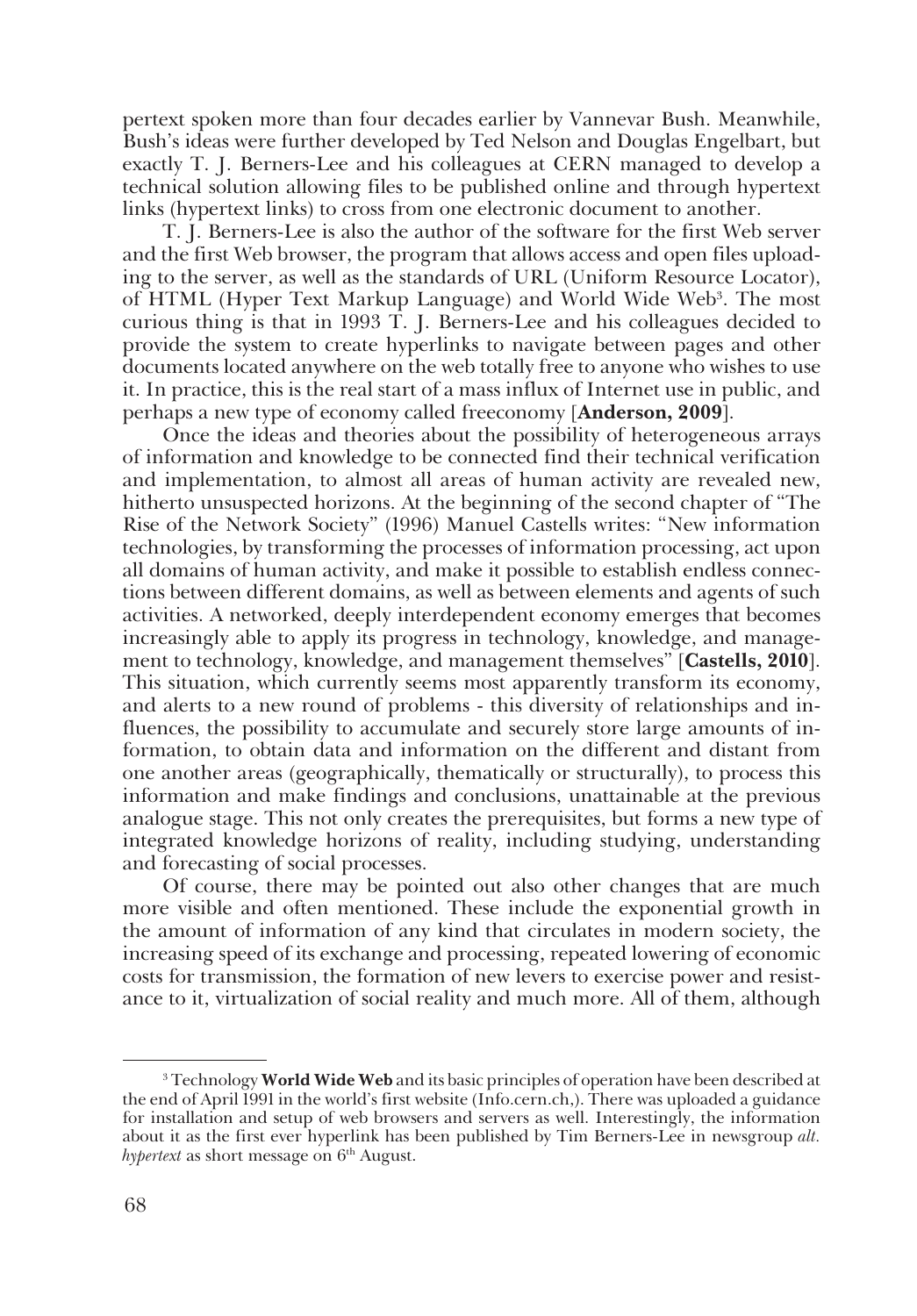they are significant and easy to justify using empirical data, are phenomena, manifestations of much deeper mechanisms of working of reality. To some of these mechanisms modern scientific knowledge is able to reach, for others it has a separate intuitive insights and hypotheses, and to third ones, such as the opportunities and limits of forecasting future events, it is still in the field of speculations.

Under these conditions it seems imperative to ask ourselves how our cognitive paradigm, on which current scientific knowledge is based, is adequate and complete.

#### **2. The paradigm of systemic thinking**

When you mention the term "paradigm", the most direct association is with the name of Thomas S. Kuhn, although after his conception was published and became popular, the term began to be used in a variety of meanings and contexts. In this case, it is most logical to stick to the original meaning of the word paradigm as a common conceptual framework setting out the methodology and standards of research [**Kuhn, 1970**]. Paradigm is a model, a pattern, a way of thinking. It is a summarized result of a relatively high degree of accumulation of observations and theoretical constructs and landmarks path of scientific research for a relatively longer period of time.

The **paradigm of systems thinking** is a conceptual framework, a complex of attitudes, knowledge, methods and tools, united by the idea that adequate knowledge of complex objects like all objects of social sciences, require that they be considered in their dynamic integrity. This paradigm is based on the whole system of research methods and in this sense may be determined also as a synthetic theoretical approach. To a great extent systematic thinking is constructivist in nature, as is modelled not by specify prelimiarily set and axiomatically adopted basic principles but is dependent on the subject and must include a preliminary analytical stage. Its main feature is that it allows the researcher, in the words of Robert B. Reich, "... of seeing the hole, and of understanding the processes by which parts of reality are linked together… What looks like a simple problem susceptible to a standard solution may turn out to be a symptom of a more fundamental problem, sure to pop up elsewhere in a different form [**Reich, 2011**]. Unfortunately, R. B. Reich did not elaborate in detail these principles. It is possible that the deficiencies of the social sciences, especially their inability to provide satisfactory solutions for the projected social processes, to be due to their penchant for restrictive procedures subjected to strict formal logic. Many of the failures of economics, sociology, political science, the legal theory, and many other public courses are due to fear of criticism in any possible anti-scientism. But social reality apparently doesn't succumb to sufficiently depth knowledge only through formal-logical Enlightenment tools, although they have undeniable place in it.

At present, the greatest amount of articles on the issue of systematic thinking is in the fields of education and management. This seems logical, since in both areas success is linked to the ability to perceive and act in a dynamic and rapidly changing environment in which the system entities prevail. In his pres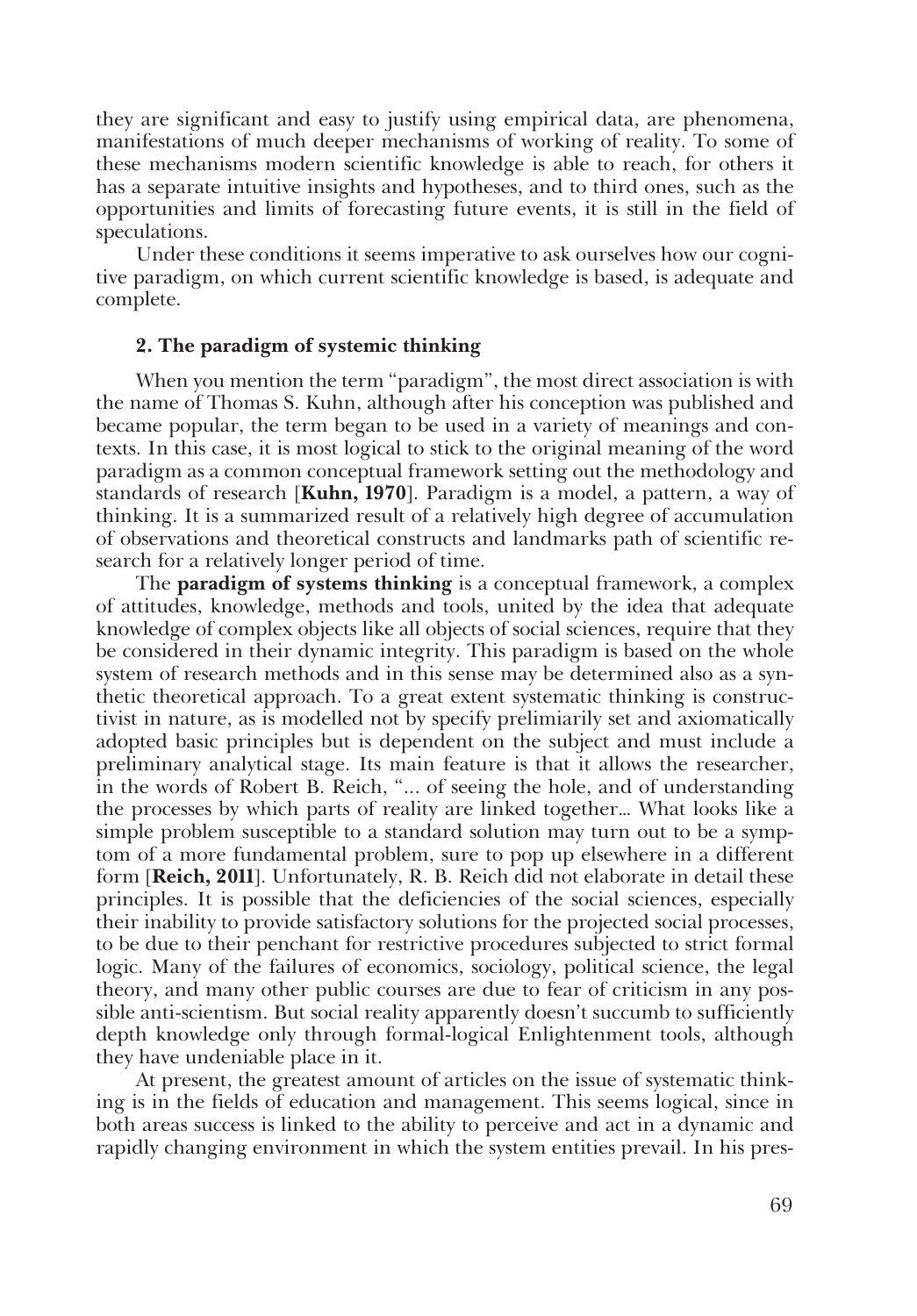entation on "The International Conference on Thinking" Breakthroughs 2001" Gary Bartlett determined systematic thinking more as a clarification of how the elements of the system entities operate in their interaction within the whole after we have studied and examined them individually. Thus, in systems thinking methods of analysis and synthesis are given in unity, but leading eventually is study of how the objects change depending on the dynamics of the system connections and relationships, which are included [**Bartlett, 2015**].

According to Sara Ross, discussions about what is a systemic thinking began in the mid 20th century and are closely related to the conception and development of systems theory, as they are subjectively and logically closely related [**Ross, 2010**]. In essence, the research methods, fairly close to the meaning that is given to the concept now, were used before, albeit under another name.

Robert Louis Flood and Ewart R. Carson identify four stages in the formation and development of this research paradigm [**Flood & Carson, 1993**]. The first stage involves the awareness of the fact that between apparently separate things exist relations and connections, leading to divert attention to the research study precisely on these connections. The focus moves from the study of the nature of the systems to their behaviour and change.

The second stage comprises the tendency to formalization of research procedures, which makes the system theory applicable in other scientific fields. It turned out that was especially productive into computer and information sciences, ecology, economics, geography, etc., and it forms a multidisciplinary nature of systemic thinking.

The third stage is marked by the gradual expansion of the scope of systems thinking to solve various practical problems, especially in the field of management.

And the fourth stage is –further application and refinement of projections of applied systems thinking to solve the very real problems associated with complex natural, technological and social phenomena. In the early 21st century, many of the political and civilizational issues (such as ethnic conflicts) have proved intractable, without using the tools of systems thinking.

Frequently mentioned name in the context of systemic thinking is that of Peter Senge. In his most famous book "The Fifth Discipline: The Art and Practice of the Learning Organization" (1990) he gives the following definition of systemic thinking: "Systems thinking is a discipline for seeing wholes. It is a framework for seeing interrelationships rather than things, for seeing patterns of change rather than static "snapshots". It is a set of general principles—distilled over the course of the twentieth century, spanning fields as diverse as the physical and social sciences, engineering, and management". [**Senge, 2004**].

Systems thinking as a research paradigm should not be perceived just as banal as to define and study the relations and interactions between conventionally separate elements of a whole. It certainly incorporates a similar approach. The accent is put on the overall pre-disposition to seek purposefully those links and relationships, influences and contexts of the studied objects and to remember that the behavior of complex systems is determined by the system structures formed in them or with their participation. But this is not enough.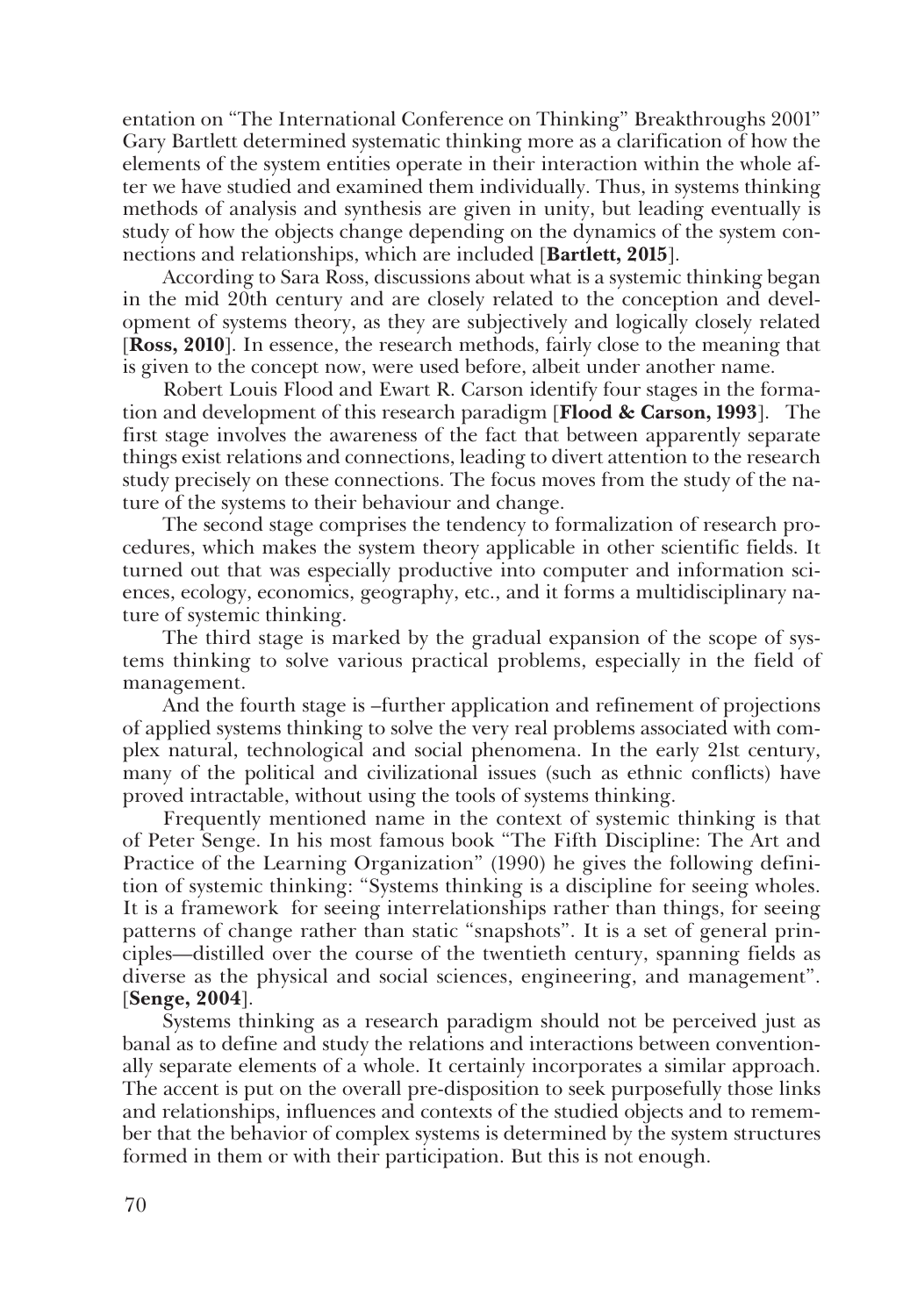Systemic thinking, if we continue the reasoning of Robert B. Reich, cited above, is the attitude to transmit observations, dependencies, findings from one area and checking their application and productivity in other areas of knowledge.

Systemic thinking is also an alternative thinking, as far as it involves the examination of a different, sometimes complementary one to another, and sometimes competing, systematic theoretical reconstructions of the same object studied. In this sense, it is not absolute, model, thinking-print, but rather malleable and relative.

A crucial component of systems thinking is its tracing the studied object back. Unlike most private-scientific methods, it requires to take account of changes of the object in time. Its explanatory capabilities are closely dependent on this sense of accumulated from systemic entities experience and skills to overcome past crises.

Systemic thinking is also based on the principle position that variability of social processes is woven into the very system of social relations between individuals, system which is society. This means that there are many mismatching, sometimes complementary, sometimes competing event trajectories which in separate sections can be very similar, they even can form identical models (historical attractors), but each of them has also its own unique characteristics.

The conclusion from this statement is that the paradigm of systems thinking is new, still incompletely built a conceptual framework for the study of society. It is a pattern of thinking and research that has the potential to transform various social disciplines into much better developed and promising research areas. And this includes not only the ability to go deep and to explain adequately the subject of the research, but also to form a toolbox for sound and realistic prognoses.

#### **REFERENCES**

**Anderson, Chris. 2009.** *Free (The Future of a Radical Price).* NY: Hyperion.

- **Bartlett, Gary.** *Systemic Thinking (a simple thinking technique for gaining systemic (situationwide) focus*. Presented by G. Bartlett at The International Conference on Thinking "BREAKTHROUGHS 2001", Final Draft**,** Available from: http://www.probsolv. com/systemic\_thinking/Systemic%20Thinking.pdf [Accessed: April, 01. 2015].
- **Bush, Vannevar. 1945.** *As We May Think*. July 1, 1945. The Atlantic. Reprinted in Life magazine, September, 10, 1945.
- **Castells, Manuel. 2010.** *The Rise of the Network Society: The Information Age: Economy, Society, and Culture*. Chichester, West Sussex, United Kingdom: John Wiley & Sons Ltd, The Atrium, Southern Gate, 2nd Revised edition, 2010, p. 78.
- **Dreyfus, Hubert L. 2009.** *On the Internet.* 2nd edition, London, NY: Routledge, 2009, p. 17.
- **Flood, R. L., & Carson, E. R. 1993.** *Dealing with complexity: An introduction to the theory and application of systems science.* NY: Springer, 1993, 2nd ed., pp. 4-6.
- **Kuhn, Thomas S. 1970.** *The Structure of Scientific Revolution.* 2nd Edition, The University of Chicago, 1970, p. 10. (Available from: http://web.a.ebscohost.com/ehost/ebookviewer/ebook?sid=70ae6241-3e2d-4e9a-9fab-2b6b2f0a9949%40sessionmgr400 4&vid=0&hid=4206&format=EK, [Accessed: 01, 2015]).